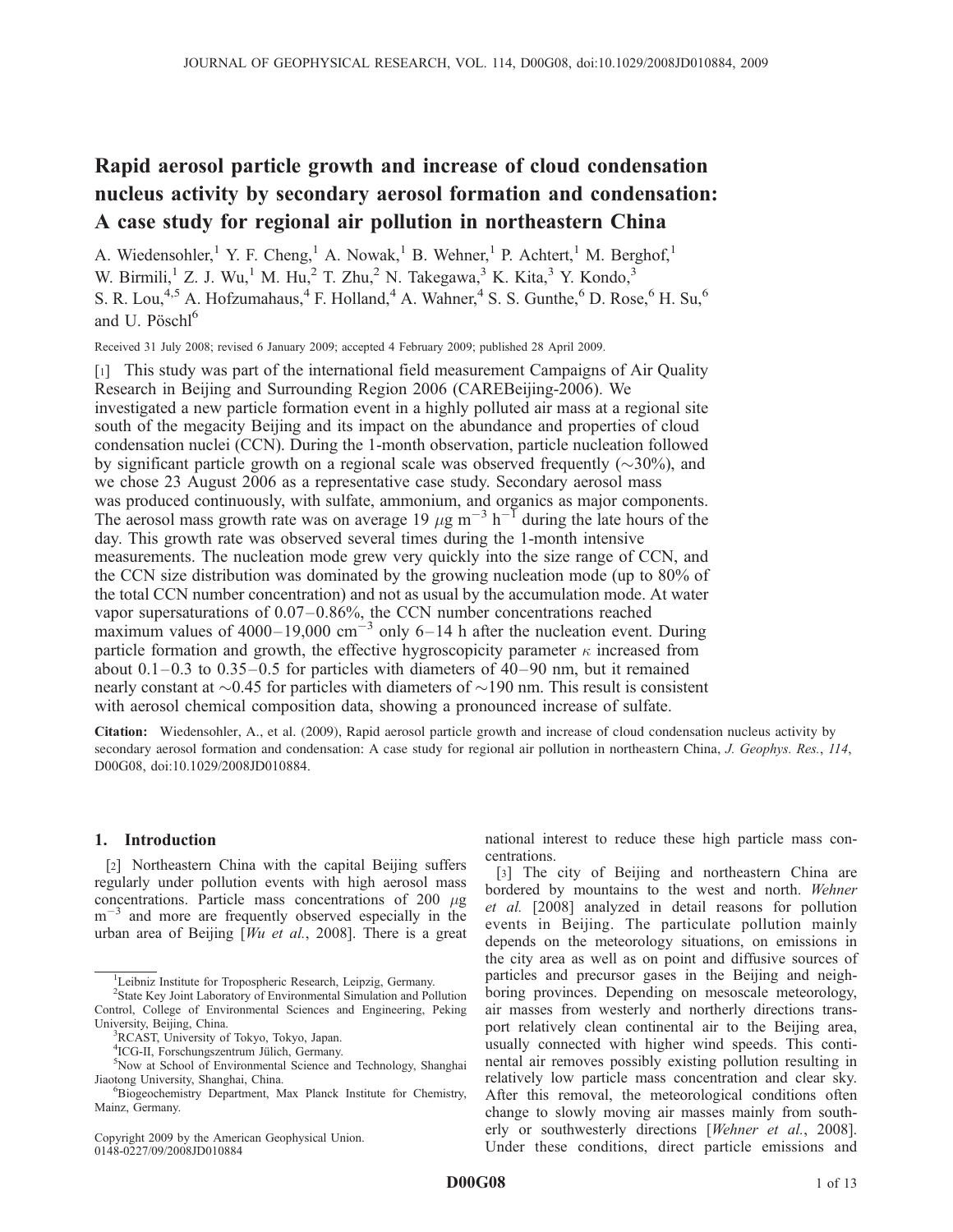secondary aerosol formation from precursor gases can lead to an accumulation of particulate mass within the air mass during the following day.

[4] Beside the effects on the regional climate due to elevated light scattering and absorption, high number concentrations of cloud condensation nuclei (CCN) may influence the cloud formation, the microphysics of the cloud, and consequently precipitation in the region of northeastern China. Decreasing trends of the total cloud amount over China has been found in the last 40 years [*Kaiser*, 1998; 2000; *Qian et al.*, 2006]. Central, eastern and northeastern China showed statistically significant decreases of 0.88% and 0.33% per decade in total cloud cover and low cloud cover, respectively [*Qian et al.*, 2006]. The phenomenon of ''north drought with south flooding'' [*Menon et al.*, 2002] may be caused not only by the purely natural climate change, such as the southward move of the summer monsoon rainy belt in east China, started in the late 1970s to early 1980 [*Xu*, 2001], but also by the acceleration of industrialization in east China emitting large volumes of  $SO<sub>2</sub>$  and aerosol particles. High aerosol loading and strong light absorption has been found to have a great climate effect in China modifying the precipitation and surface temperature [*Menon et al.*, 2002]. However, so far there has not been any study about measurements of CCN in China, which could be a base of modeling cloud formation and cloud microphysical properties.

[5] In summer 2006, an international field study, Campaigns of Air Quality Research in Beijing and Surrounding Region 2006 (CAREBeijing-2006), was organized by Peking University to identify the sources of primary and secondary aerosol sources. One of the major goals was to advise the local government on taking actions to reduce local particulate pollution during the Olympic Games. Beside actions to be taken in the city of Beijing such as reduction of car traffic or relocating power and industrial plants, the influence of the regional aerosol on the urban pollution has to be minimized. Previous studies indicated that the regional aerosol may dominate the particle mass concentration in Beijing under certain meteorological conditions [*Streets et al.*, 2007; *Wehner et al.*, 2008].

[6] The Leibniz Institute for Tropospheric Research was involved together with the Peking University, the Research Centre Jülich, the Max Planck Institute Mainz, the University Tokyo, and other Chinese institutes in the CAREBeijing-2006 project characterizing the regional aerosol and their precursors in Yufa, a small town around 50 km in the south of Beijing. This field study was conducted in summer 2006 to study the origin of the regional polluted aerosol under the meteorological conditions expected for the Olympic Games.

[7] In the case study presented here, we investigate the development of physical and chemical aerosol properties. We follow the formation and accumulation of the aerosol by emission of primary aerosol particles as well as secondary nucleation and condensation in a defined air mass within one day. We would like to find out the role of secondary aerosol formation and condensation on the particle growth process, and thus, on the total contribution to the aerosol mass concentration accumulated within a few hours. Combining above mentioned properties with size-resolved CCN measurements allow concluding on the strength of CCN formation in northeastern China during summertime.

### 2. Experiment

### 2.1. CAREBeijing-2006 and Yufa Site

[8] As part of the CAREBeijing-2006 campaign, in situ aerosol properties were measured in Yufa  $(39.51^{\circ}N,$  $116.31^{\circ}$ E) during the summer of 2006 (12 August to 9 September). Yufa can be defined as a polluted regional site, which is located roughly 50 km south of the urban center of Beijing. A highly trafficked expressway  $\sim$ 1.2 km away passes east of the measurement site. The surroundings of the Yufa site are mainly residential suburban areas.

### 2.2. Aerosol Inlet System

[9] The measurements have been performed in air-conditioned laboratories at the local university. The aerosol was sampled via a low-flow  $PM_{10}$  cyclone inlet (Rupprecht & Patashnick Co., Inc., Thermo, and flow rate  $16.67 \text{ L min}^{-1}$ ) at a height of approximately 25 m and dried by an automated diffusion dryer keeping the relative humidity (RH) below  $\sim$ 30%. The diffusion driers were alternately regenerated with dry compressed air, and the regeneration cycles were about 15 to 50 min depending on the ambient RH.

### 2.3. Number Size Distribution

[10] Particle number size distributions were measured with an 8-min resolution using a Twin Differential Mobility Particle Sizer (TDMPS) [*Birmili et al.*, 1999] and an Aerodynamic Particle Sizer (APS, TSI 3321). Mobility distributions were inverted to number size distributions using the algorithm of *Stratmann and Wiedensohler* [1996]. Aerodynamic particle sizes measured by the APS have been converted to Stokes diameter using a density of 1.6  $g \text{ cm}^{-3}$ , estimated on the basis of the analyzed particle chemical compositions [*van Pinxteren et al.*, 2009]. Corrections considering diffusional and gravitational losses in the sampling system have been applied according to *Willeke and Baron* [1993].

### 2.4. Volatility

[11] A Volatility Tandem Differential Mobility Analyzer (VTDMA) [*Orsini et al.*, 1996; *Philippin et al.*, 2004] was applied to determine the aerosol volatility based on the changes in particle size between  $25^{\circ}$  and  $300^{\circ}$ C for selected particle diameters in the range from 30 to 320 nm. At around  $300^{\circ} - 350^{\circ}$ C, the nonvolatile materials in submicrometer range found in the continental areas are considered to consist mainly of soot [*Burtscher et al.*, 2001; *Frey et al.*, 2008; *Kondo et al.*, 2006; *Rose et al.*, 2006; *Smith and O'Dowd*, 1996; B. Wehner et al., Mixing state of nonvolatile particle fractions and comparison with absorption measurements in the polluted Beijing region, unpublished manuscript, 2008]. Using a VTDMA, nonvolatile particles can be identified, which can be related to fresh or coated soot particles. In general, clearly low and median volatile ranges can be defined (Wehner et al., unpublished manuscript, 2008). In the low volatile range, the particle diameters did not show obvious change or differed only slightly from the initial selected diameter after heated to  $300^{\circ}$ C. Therefore, particles in the low volatile fraction were con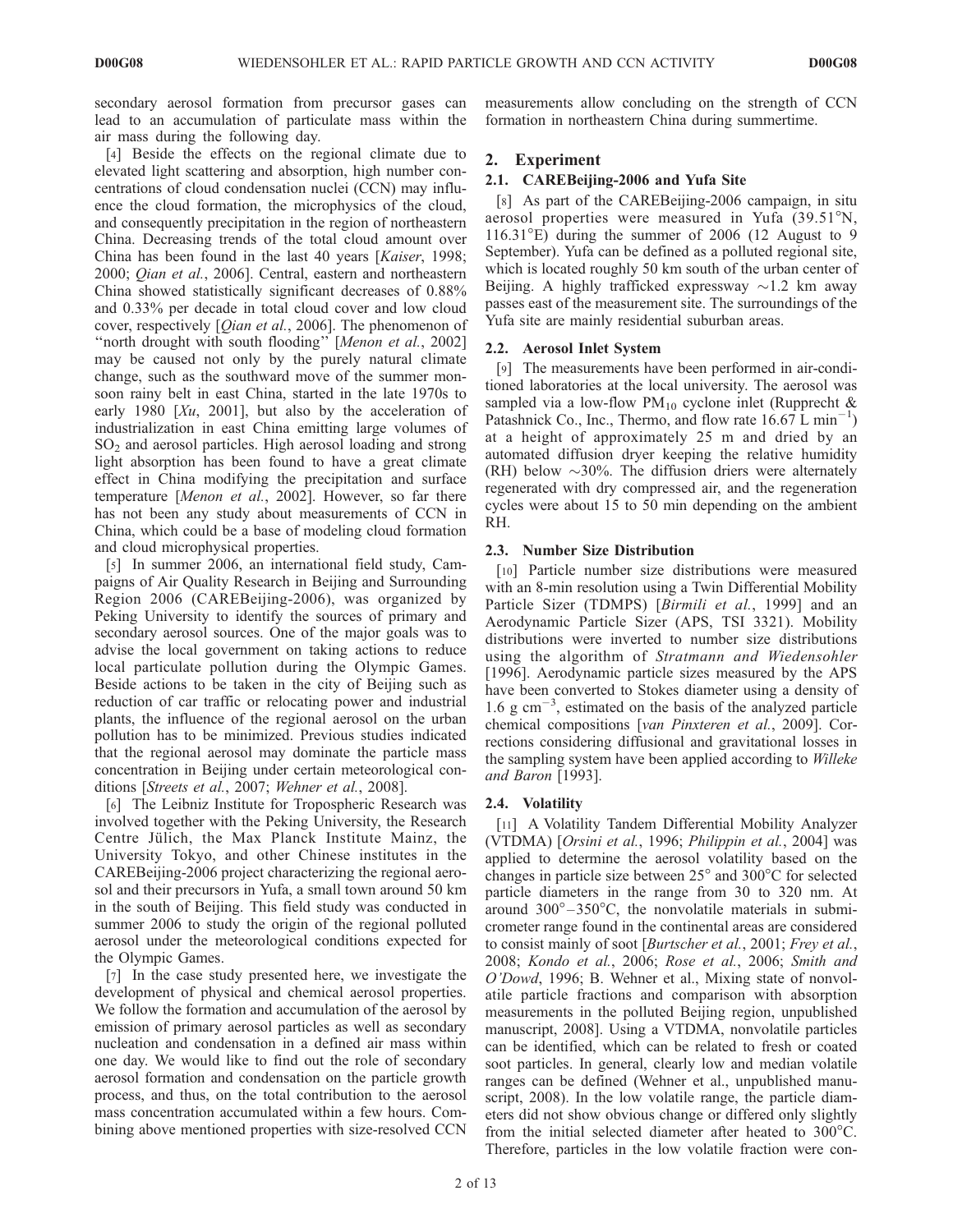sidered as externally mixed soot. Particles in the median volatile fraction consisted of a soot core coated with a volatile shell. Details about the determination of the volume ratio of the completely volatile materials are described by Wehner et al. (unpublished manuscript, 2008).

### 2.5. Chemical Composition: Inorganic Ions

[12] Measurements of the size-resolved nonrefractory (vaporized at  $600^{\circ}$ C under vacuum) aerosol chemical composition of the submicrometer particles were made using a quadrupole aerosol mass spectrometer (Q-AMS, Aerodyne) [*Jayne et al.*, 2000], including  $SO_4^{2-}$ ,  $NH_4^+$ ,  $NO_3^-$ . Cl<sup>-</sup>, and particle organic matter (POM) with respective detection limits of 0.1, 0.4, 0.04, 0.02, and 0.4  $\mu$ g m<sup>-3</sup> [*Takegawa et al.*, 2009b]. The particle sizing by AMS is based on the vacuum aerodynamic diameter (*Dva*). The diameters measured by the AMS represent dry diameters because the sample air was dried before introduction into the AMS  $(RH < 44\%)$ . The aerodynamic lens of the AMS allows particles transmission efficiencies of  $\sim$ 100% for *D*<sub>*va*</sub> = 50– 600 nm, with some transmission for  $D_{va} > 1$   $\mu$ m, which is roughly similar to the commonly used  $PM_1$  aerodynamic cutoff [*Takegawa et al.*, 2009a, and the references herein]. The particle collection efficiency (CE) was estimated to be 1.0 for the Yufa measurements [*Takegawa et al.*, 2009b]. The time resolution is 10 min.

### 2.6. Chemical Composition: Elemental and Total Organic Carbon

[13] Total organic carbon (OC) and elemental carbon (EC) of the ambient submicrometer aerosol was measured every 1 h with an EC/OC online analyzer using a thermal optical technique (Sunset Laboratory Inc., Beaverton, OR, USA). The inlet for this instrument was equipped with a PM<sub>1</sub> cyclone sampling the ambient air and activated carbon denuder. Detailed descriptions of the Sunset EC/OC online analyzer have been given elsewhere [*Kondo et al.*, 2006; *Takegawa et al.*, 2009a].

# 2.7. Chemical Composition: Water-Soluble Organic Carbon

[14] The total water-soluble organic carbon (WSOC) in the submicrometer particles at ambient conditions  $(PM_1)$ cyclone inlet) was measured continuously by an online instrument [*Sullivan et al.*, 2004] with a time resolution of 6 min. It measures WSOC with a particle-into-liquid sampler (PILS). The collected liquid is filtered and the dissolved organic carbon is quantified online by a total organic carbon analyzer (TOC, Model 800 Turbo, Boulder, CO). The detection limit is approximately 1  $\mu$ g C m<sup>-3</sup> (3 $\sigma$  of baseline noise,  $\sigma$  refers to the standard deviation) [*Kondo et al.*, 2007].

# 2.8. OH Reactivity

[15] The local atmospheric OH reactivity is defined as the total pseudo first-order rate coefficient for all atmospheric reactions of OH in an air parcel. The OH reactivity can be experimentally determined as the reciprocal of the measured OH lifetime. Here we use a UV-pump high-repetition-rate LIF-probe technique to measure the OH lifetime in ambient air. Sampled air that contains ozone and water vapor is drawn continuously through a laminar flow tube and is exposed to short UV laser pulses (266 nm, 10 ns) from a frequency-quadrupled Nd:Yag laser running at a pulse repetition frequency of 0.5– 1 Hz. OH radicals are generated by laser-flash photolysis of ozone. The subsequent chemical OH decay in the sampled air is monitored by time-resolved laser-induced OH fluorescence, using a high-repetition-rate (8.5 kHz) probe laser at 308 nm. The measured OH decay curves are numerically accumulated for more than 50 times to achieve a good signal-to-noise ratio. From the decay curves the OH lifetime is extracted by a numerical fit routine. The new technique can measure OH reactivities between 1 and 100  $s^{-1}$ , which covers conditions from very clean to much polluted air, within  $1-3$  min of measurement time. The reactivity is determined by an exponential fit to the observed time-resolved LIF signals (decay curve). The real reactivity is determined by the measured reactivity subtracting the zero air reactivity, which is the measured reactivity in pure synthetic air and mostly contributed by diffusion and turbulence. Owing to the instrument characterization, a nonlinear correction is made to the data whose value is larger than  $57 s^{-1}$ . The precision of the data is less than 10% (1 $\sigma$ ), but not better than 4% (1 $\sigma$ ). The accuracy is given by two error contributions: 7% relative error and  $0.3 \text{ s}^{-1} (1\sigma).$ 

# 2.9. Cloud Condensation Nuclei

[16] Cloud condensation nuclei, i.e., aerosol particles that enable the formation of cloud droplets at a given water vapor supersaturation, were measured with a continuous flow CCN counter (CCNC, Droplet Measurement Technologies, Model CCN-2) [*Lance et al.*, 2006; *Roberts and Nenes*, 2005]. In order to measure size-resolved CCN efficiency spectra (CCN activation curves), the CCN counter was coupled to a Differential Mobility Analyzer (DMA, TSI 3071) and to a condensation particle counter (CPC, TSI 3762) measuring the total number of size-selected aerosol particles (condensation nuclei, CN) [*Frank et al.*, 2006; *Rose et al.*, 2008a].

[17] The effective water vapor supersaturation (*S*) in the CCN counter was alternately set to 0.07%, 0.26%, 0.46%, 0.66%, and 0.86%, with a relative uncertainty of  $\sim 10\%$ ( $\sim$ 30% at *S* = 0.07%). It had been calibrated using ammonium sulfate and an activity parameterization Köhler model (AP3) [*Rose et al.*, 2008a] that can be regarded as the most accurate reference available. Note that other frequently used Köhler models and the corresponding calibrations lines would deviate by up to 20% or more, and care has to be taken when comparing the results of different CCN measurement and model studies [*Rose et al.*, 2008a]. The recorded CCN efficiency spectra (CCN/CN versus particle diameter, 20–300 nm) were corrected for multiple charges, the DMA transfer function, and different counting efficiencies of the CCNC and the CPC [*Frank et al.*, 2006; *Rose et al.*, 2008a]. CCN size distributions were calculated by multiplication of the CCN efficiency spectra with the total aerosol particle number size distributions measured in parallel by the TDMPS. CCN number concentrations were calculated by integrating the CCN size distributions. Effective particle hygroscopicity parameters  $(\kappa)$  were calculated according to equation (6) of *Petters and Kreidenweis* [2007] from the midpoint activation diameters of the measured CCN efficiency spectra, i.e., from the diameters at which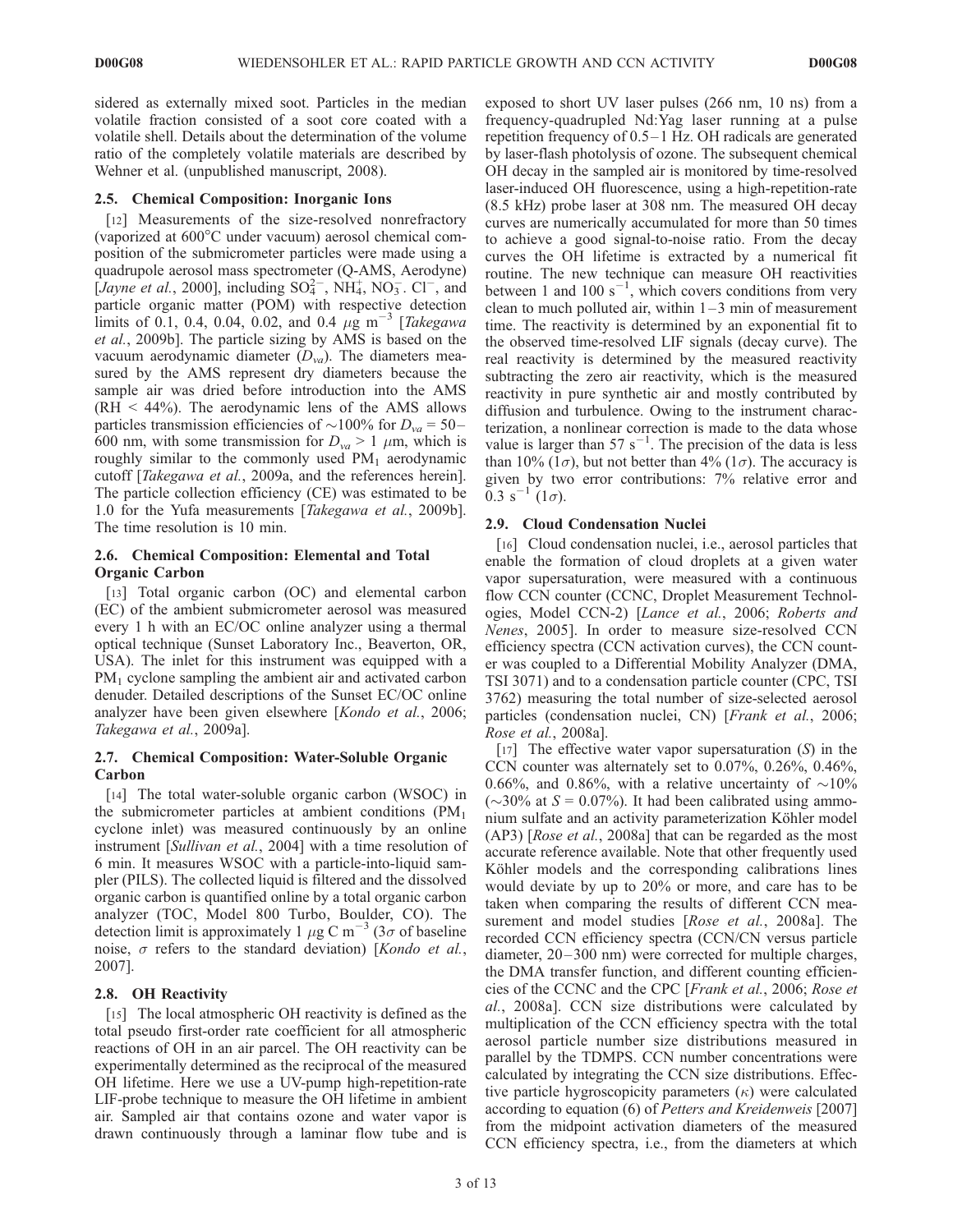

Figure 1. Time series of the  $PM_1$  particle mass concentration determined from number size distribution measurements for the entire CAREBeijing-2006 field study. The black line indicates the time of our case study on 23 August 2006.

CCN/CN reaches half its maximum. For details see *Rose et al.* [2008b].

#### 2.10. Gas Phase and Meteorology Measurements

[18] Measurements of mixing ratios of gas-phase species and meteorological parameters were took place at the Yufa site too, at a height of approximately 20 m.

[19] CO concentration was measured by an NDIR gas analyzer (Thermo Electron Inc., Model 48C, USA) with an integration time of 1 min  $[Kondo \ et \ al., \ 2006]$ . SO<sub>2</sub> concentration was monitored by an  $SO_2$  analyzer (Ecotech, ML9850B) with a time resolution of 1 min.

[20] The meteorological parameters, including ambient air temperature (T) and pressure (P), relative humidity (RH), and wind speed and direction (WS and WD) have been measured concurrently with Platinum RTD temperature sensor (YOUNG, 41372C), barometric pressure sensor (YOUNG, 61202V), Vaisala intercap relative humidity sensor (YOUNG, 41372C), and wind monitor (YOUNG, 05103V). The time resolution is 1 min.

#### 3. Observations and Discussion

#### 3.1. New Particle Formation and Rapid Particle Growth

[21] As described above, northeastern China is bordered by mountains to the west and north. Here, the mesoscale meteorology plays an important role [*Wehner et al.*, 2008]. Air masses from westerly and northerly directions transport continental air to the Beijing area. These air masses contain generally less pollution and are connected with higher wind speeds minimizing the accumulation of pollutants. These continental air masses remove the possibly existing pollution resulting in relatively low particle mass concentration and clear sky. Afterward, the meteorological conditions often change to slowly moving air masses mainly from southerly or southwesterly directions resulting in an accumulation of pollutants and subsequently in high particle mass concentrations coupled with low visibilities [*Garland et al.*, 2009].

[22] During the CAREBeijing-2006 study we observed several of these "cycles," which are typical for these region. A time series of the calculated  $PM_1$  particle mass concentration is shown in Figure 1. Here the  $PM_1$  particle mass concentrations were determined with the particle number size distributions measured by TDMPS, using the estimated density of 1.6  $g \text{ cm}^{-3}$ . One can clearly see cycles of few days in which the mass concentration of the aerosol builds up until the pollution is removed again. In the following, we focus only on the 23 August 2006, which is a representative day for particle formation followed by accumulation of pollutants due to slow winds from the South (marked as black line in Figure 1).

[23] To understand the evolution of the number size distributions on 23 August 2006, they will be discussed together with meteorological parameters (see Figures 2a– 2c). On 23 August 2006, the sunrise and sunset occurred at around 0537 and 1904 local time (LT) and the noontide is at about 1221 LT (http://www.pdweather.com/pro/richu.html). Owing to a rapid decrease in particle number and mass concentration, homogenous particle nucleation (Figure 2a) started in the morning after 1000 LT. It is worth to noticing that the particle formation from gas phase and the growth of cluster might start with smaller size, for example  $1-2$  nm. However, the TDMPS used at the Yufa site was only capable to measure the particles with size down to the 3 nm. Therefore, we defined the particle growth event on 23 August 2006 started at 1000 LT, when it was first ''observed'' for particles larger than 3 nm. Along with the breakup of the nocturnal inversion layer and developing of daytime boundary layer due to solar heating, we observed significant changes in the wind speed and direction as well as the relative humidity between 0800 and 1000 LT (pick-up of the wind speed to approximately 2 m  $s^{-1}$ ; see Figure 2c). Subsequently, cleaner air was mixed with the near-ground, more polluted air left from the previous day. The wind direction stabilized to southwesterly directions and the relative humidity dropped significantly. The new particle formation was followed by condensational growth within the slowly moving air mass indicated by the ''bananashaped'' temporal development of the number size distribution (see Figure 2a).

[24] In Figure 2b, we evaluated the evolutions of the calculated  $PM<sub>1</sub>$  mass concentration and the particle mean diameter, which was derived by mode fitting [*Wu et al.*, 2007]. A nearly linear increase in the particle mean diameter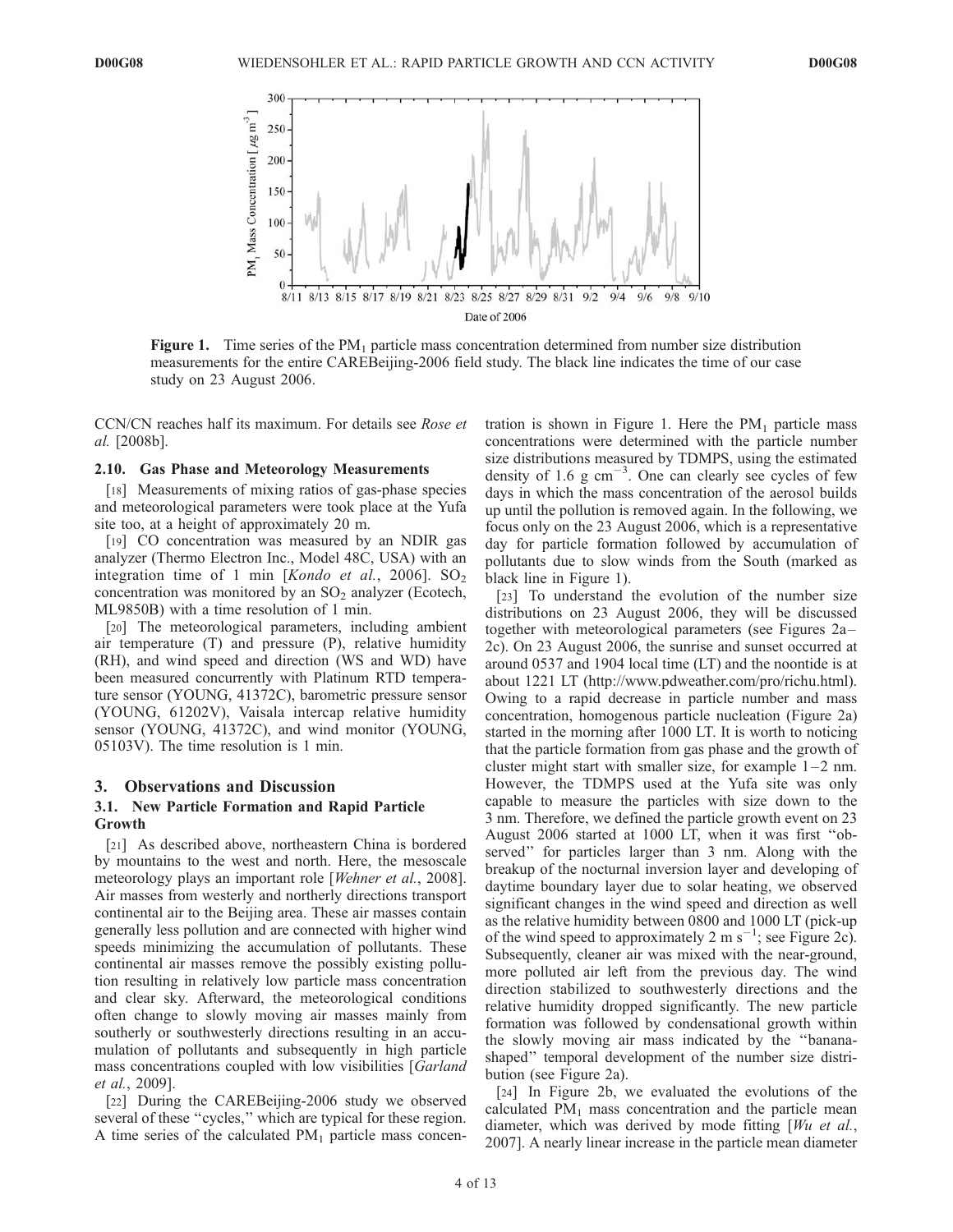

Figure 2. (a) Temporal evolution of the number size distribution at Yufa on 23 August 2006 showing new particle formation and subsequent growth. (b) Temporal evolutions of the  $PM<sub>1</sub>$  mass concentration derived from TDMPS number size distributions and peak diameters from mode fitting to the measured size distributions. Average growth rates of the number mode diameter and of the  $PM<sub>1</sub>$  mass are indicated. (c) Temporal evolutions of the meteorology parameters, including relative humidity (RH) and wind speed and direction (WS and WD).

emphasized the particle growth from around 1000 LT to the midnight. During about 14 h, the particle mean diameter increased from around 10 nm to approximately 95 nm with a growth rate of  $\sim 6$  nm h<sup>-1</sup>. Concurrently, as mentioned above, the  $PM<sub>1</sub>$  mass concentration rapidly increased since 1400 LT after the air mass breakup, and the average growth rate was as high as  $\sim$ 13  $\mu$ g m<sup>-3 h<sup>-1</sup>. By investigating the</sup> growth of the mass concentration after 1800 LT, the growth rate increased even to  $\sim$ 19  $\mu$ g m<sup>-3</sup> h<sup>-1</sup>. This observation was coupled nicely by the increase in OH reactivity, as we will discuss later.

#### 3.2. Air Mass Identification

[25] Owing to the breakup of the nocturnal inversion, the air mass changed its characteristics. In order to segregate possible physical effects such as evolution of boundary layer and transportation, we normalized certain concentrations of gas-phase and aerosol compounds to mass concentration of EC [*Su et al.*, 2008]. As illustrated in Figure 3a, the ratio of CO to EC, which both primarily originated from the combustion sources kept almost constant from 1000 to 2200 LT. This implies that the scaling method is satisfying in respect to segregating the possible physical effects. However, one could also see that before and after the air mass changing, the ratios of CO to EC were dramatically changed as well, indicating two different air masses. This air mass changing can be also clearly seen in the ratios of Cl<sup>-</sup> to EC (see Figure 3b). As shown in Figure 3c, the daytime variation of  $SO<sub>2</sub>$  was stronger than those during nighttime. This finding implies (1) that the mixing of  $SO<sub>2</sub>$  within the boundary layer is not homogeneous (it might be that  $SO<sub>2</sub>$ ) with higher concentration from elevated layers was mixed with surface air during the boundary layer development) and (2) that EC emissions derive from other sources than the major  $SO_2$  emitters such as coal-fired power plants. Even though  $SO_2$  and EC may come from several common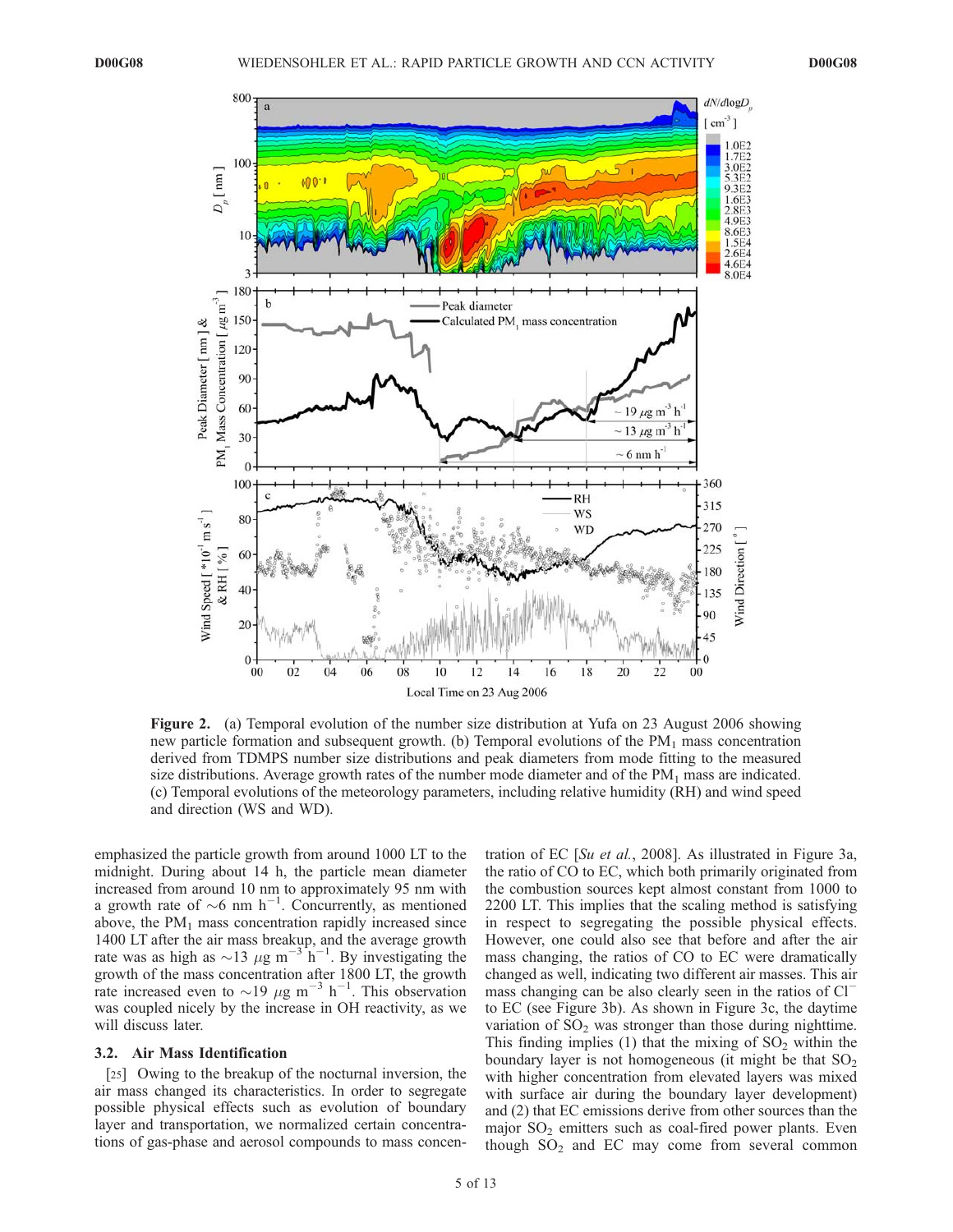

Figure 3. Time series of (a) CO, (b)  $CI^-$ , and (c)  $SO_2$ scaled by EC concentration, as indicators of air mass change. Light gray arrows illustrate the possible changes in the air masses.

sources with different relative amounts, the ratio could be changed owing to chemical transformation.

### 3.3. Mass Concentration and Chemical Composition

[26] Physically and chemically determined  $PM_1$  particle mass concentrations are shown in Figure 4. The thick solid black line in Figure 4a represents here the calculated mass from TDMPS measurements, as also shown in Figure 2b. Light gray hollow circles are the averaged  $PM_1$  mass according to the time resolution of EC/OC online measurement, which is approximately 1 h. The error bar is derived by varying the particle density from 1.4 to 1.8  $\mu$ g m<sup>-3</sup>. The triangles represent the summation of POM, EC,  $SO_4^{2-}$ , NH<sub>4</sub>,  $NO<sub>3</sub><sup>-</sup>$  and  $Cl<sup>-</sup>$  determined by chemical analyses. The error bar of  $\pm$  10% (1 $\sigma$ ) is derived by a simple Monte Carlo simulation (10000 trials) based on the average mass contributions of different compounds and their measurement

uncertainties. The uncertainty of POM measured by AMS is conservatively estimated as  $\pm 25\%$  (3 $\sigma$ ) [*Kondo et al.*, 2007; *Takegawa et al.*, 2005]. The uncertainty of EC determined by OC/EC online measurements is estimated to be  $\pm$  (6– 10)%  $(3\sigma)$  [*Kondo et al.*, 2006, 2007]. The uncertainties of inorganic ions measured by AMS were about  $\pm$  18% (3 $\sigma$ ) at the Yufa site [*Takegawa et al.*, 2009b]. However, the AMS in general could have much larger uncertainties up to a factor of 2 as a standalone instrument, mostly due to the uncertainty in CE [*Takegawa et al.*, 2009a].



**Figure 4.** Time series of (a) the  $PM_1$  mass concentrations determined by TDMPS and the summation of major aerosol chemical compositions analyzed by AMS and EC/OC online measurements (error bars represent uncertainties in particle density and chemical analyses, respectively), (b) the mass concentrations of water-soluble inorganic ions  $(SO_4^{2-}, NH_4^+, NO_3^-$ , and  $Cl^-$ ) determined by AMS, and (c)  $PM<sub>1</sub>$  mass concentrations for EC, POM (OC of Sunset multiplied with a factor of 1.6) determined by sunset EC/ OC online measurements, and WSOC determined by the combined method of PILS and total organic carbon analyzer (TOC).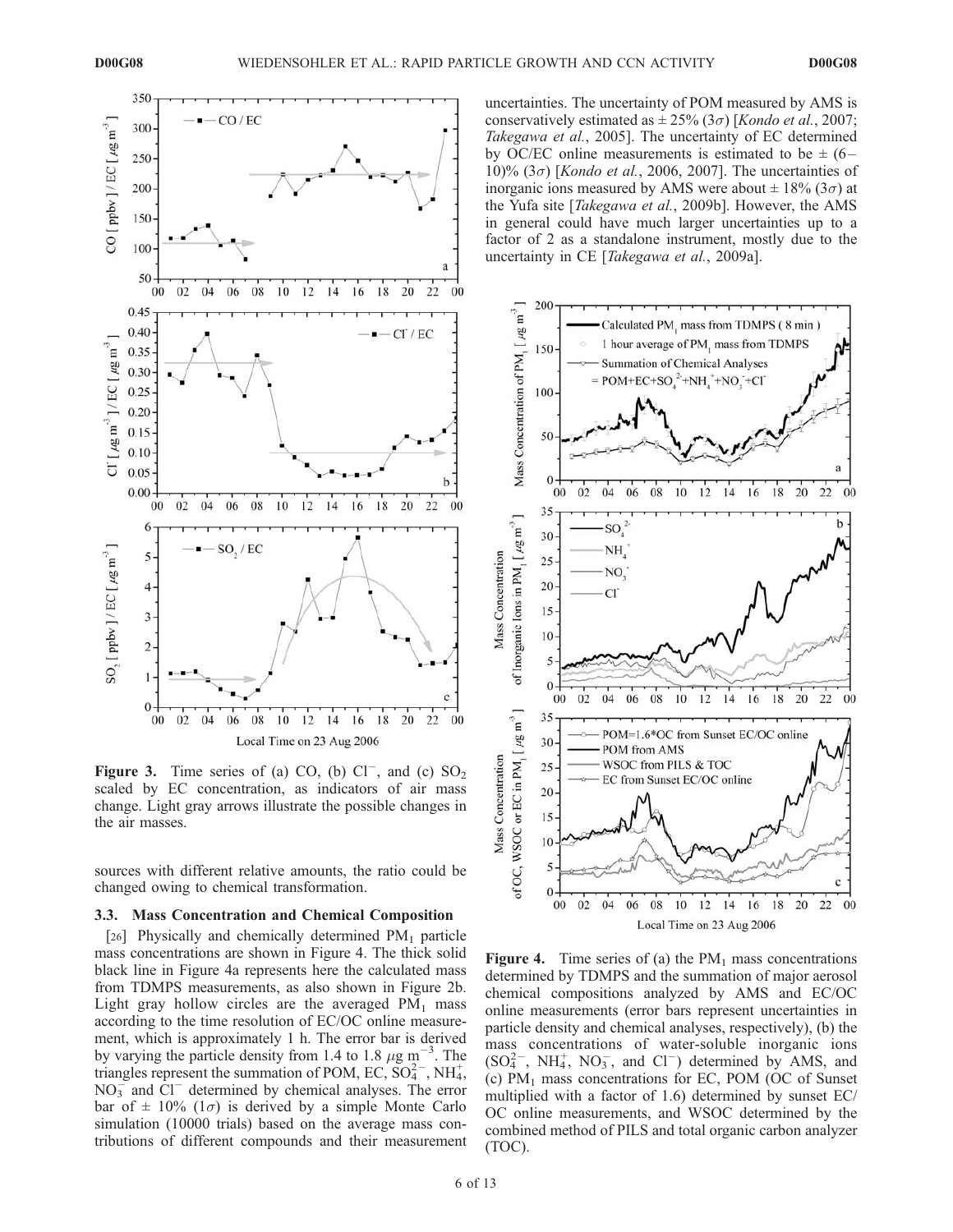

Figure 5. Time series of relative humidity (RH), scaled concentration of  $SO_4^{2-}$  by EC, PM<sub>1</sub> mass ratio between the chemical summation and physical calculation from TDMPS, and the mass ratio between accumulation mode particles and total  $PM<sub>1</sub>$ .

[27] As one can see from Figure 4a, the deviation between the physically and chemically determined  $PM_1$ mass concentrations is rather significant. Note that there is difference between the definitions of the physically and chemically determined  $PM_1$  aerosol. The calculated  $PM_1$ mass concentration from the TDMPS measurements integrated the masses of particles with mobility diameter less than 1  $\mu$ m at dry conditions (RH < 30%). But AMS provided the concentrations of most aerosol chemical compounds within a vacuum aerodynamic diameter size range from about 50 to 600 nm, whereas in the EC/OC online measurements, the particles were sampled at ambient conditions (RH  $\sim$  40 to 90%) with aerosol dynamic diameter less than  $1 \mu m$ . *Achtert et al.* [2009] indicated that at Yufa site, when relative humidities were higher than  $60-70\%$  the particles showed a significant growth with growth factors of  $1.2-1.3$  (RH 70%) to  $1.4-1.6$  (RH 90%), while externally mixed EC was supposed to be hydrophobic. Therefore, it was possible that for the aerodynamic based sampling technique (OC/EC online and the WSOC measurements), few particle matters, especially the water-soluble particle compounds, were sampled at ambient conditions compared with dry conditions. As one can see from Figure 5, during late evening and early morning, the relative humidities were relatively high at about  $70-90\%$ , and the PM<sub>1</sub> mass discrepancy between the chemical summation and physical calculation was also relatively large.

[28] Regarding to the sampling of AMS, the approximate of the AMS vacuum aerodynamic size cut to classical  $PM_1$ (aerodynamic) is generally applicable only when the density/shape factor of accumulation mode particle is close unity [*Takegawa et al.*, 2005, and the references herein]. However, the vacuum aerodynamic diameter of certain particle is normally larger than its aerodynamic diameter. This means that AMS actually sampled even less particles than the aerodynamic  $PM<sub>1</sub>$ . At the same time, the evolution of particle number size distribution (particle growth) might also influence the sampling of AMS [*Takegawa et al.*, 2009b]. Figure 5 presents also the mass ratio between the accumulation mode (150– 1000 nm) particles and the total  $PM<sub>1</sub>$ , calculated from the particle number size distributions by TDMPS. It can be found that when the contribution to

PM<sup>1</sup> mass by the accumulation mode particles increased the discrepancy between chemically and physically determined particle masses was also larger. In this situation, a smaller CE might be suggested instead of a constant value 1.0. However, the uncertainty introduced into the mass closure study by this inconsistency of  $PM_1$  definitions is hard to estimate. Another possible reason for the discrepancy is that other chemical compounds have not been analyzed such as mineral dust in the upper accumulation mode, which may account some  $PM_1$  mass fraction, too.

[29] We are rather confident in the number size distribution data measured at approximately 30% RH. An optical closure study for light scattering gave an excellent agreement between calculated (from the number size distribution) and measured light scattering coefficients (correlation coefficient  $\geq 0.95$ , discrepancy within  $\pm 8\%$ ) [*Cheng et al.*, 2009], which confirmed that the measured particle number size distributions were accurate. Both number size distribution and light scattering coefficient have been measured downstream the same inlet system at the same RH. The mass fraction of water should be however still below 15% at a RH of 30% [*Achtert et al.*, 2009].

[30] In Figures 4b and 4c, we summarized the observations in terms of highly time-resolved chemical composition of the aerosol in the submicrometer range. OC and EC were determined by the Sunset instruments as described before. The concentration of OC was multiplied by a factor of 1.6 to estimate the mass concentration of POM [*Turpin and Lim*, 2001]. While time series of EC (stars), POM (thick black line and open circles), and WSOC (dark gray line) mass concentrations are plotted in Figure 4c, water-soluble inorganic ions  $(SO_4^{2-}, NH_4^+, NO_3^-$  and  $Cl^-$ ) are shown as thick black, light gray, thin black, and dark gray lines, respectively, in Figure 4c. Especially, the mass concentration of major secondary aerosol compounds such as POM, WSOC,  $SO_4^{2-}$ , NH<sup>+</sup>, and NO<sub>3</sub> increase significantly after 1400 LT which indicates that the particle growth is mainly driven by secondary aerosol formation and condensation. EC increases also continuously, but less pronounced than the secondary aerosol compounds, which will be discussed later.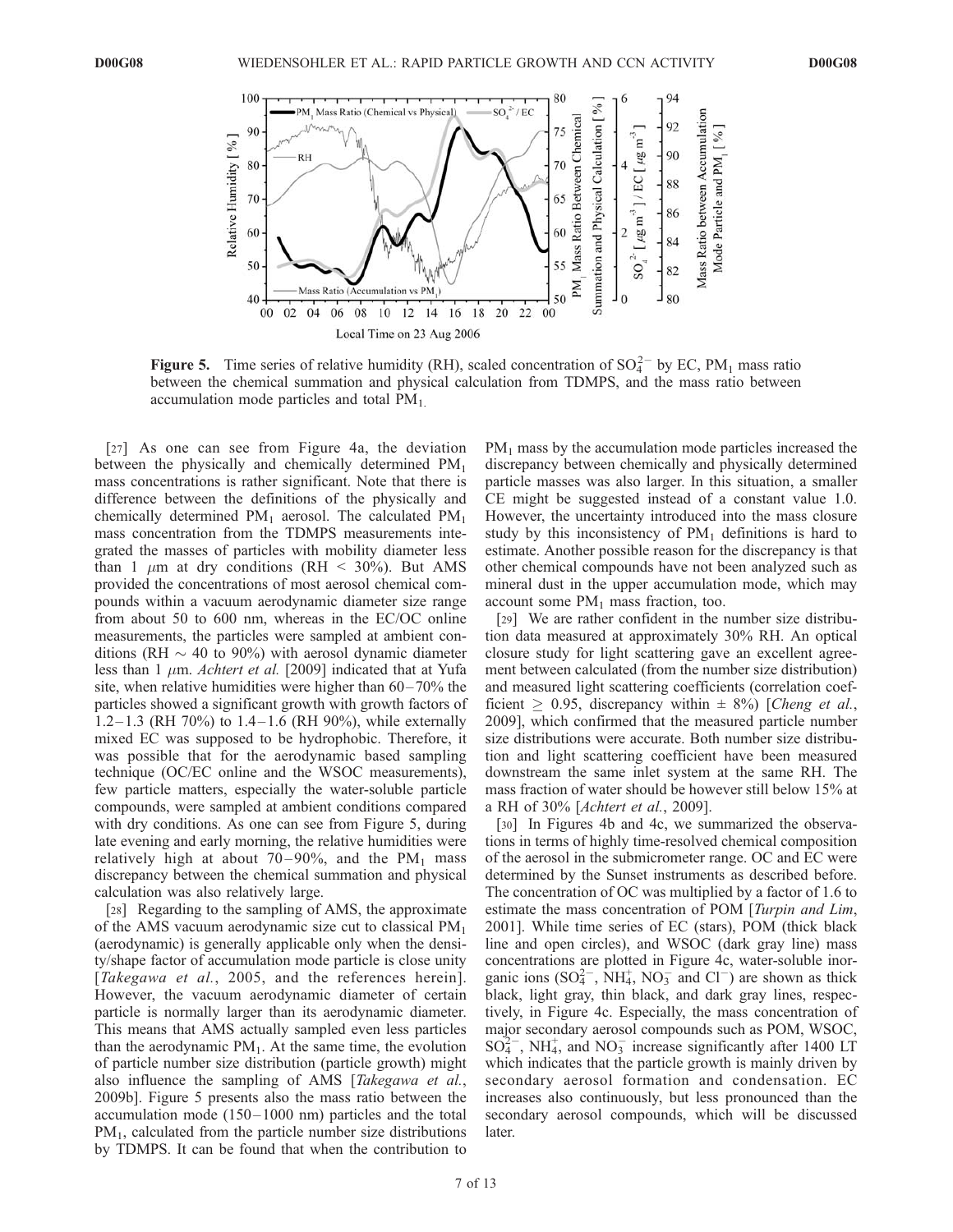

Figure 6. Time series of total particle number,  $PM_1$  mass concentration, SO<sub>2</sub> concentration, and OH reactivity.

### 3.4. Secondary Aerosol Formation and Condensational Growth

[31] In Figure 6, we compare particle number and mass concentrations with  $SO_2$  as precursor of the major gases and with the OH reactivity.  $SO_2$  emission plumes obviously influenced the particle nucleation and growth. Probably, owing to slight shifts in wind direction or downward mixing, peaks in the  $SO_2$  concentration (dark gray line) appeared from 1000 to 1200 LT and from 1400 to 1700 LT. The evolutions of particle number and mass concentrations (light gray and thick black line) coupled clearly with the peaks in  $SO_2$  concentration (dark gray line). After 1700 LT, the wind direction changed to be more and more toward southerly directions. However, we probably observed still the same regional air mass with our measurements since we followed nicely the ''banana-shaped'' evolution of the number size distribution without further interruptions. While the number concentration only slightly increased, the  $PM<sub>1</sub>$  mass concentration (thick black line) increased significantly from around  $30-50 \mu g m^{-3}$  at noon to approximately 160  $\mu$ g m<sup>-3</sup> at midnight.

[32] Furthermore, we plotted the OH reactivity as time series in comparison to the  $PM_1$  particle mass concentration. Both, the mass concentration and the OH reactivity, seem to be strongly correlated, which implies that the major fraction of the particle mass is secondary and a product from gasphase chemical reactions. Note that the OH reactivity is not a measure of the oxidation going on, but the potential oxidation if oxidants are available. Even though, we think the rapid increasing in the particle mass concentration was mainly due to not only the decreasing dilution during nighttime but also the condensational growth of particles, the possible oxidation process in the atmosphere during nighttime is, however, not clear yet.

[33] In order to rule out the physical effect of decreasing dilution during nighttime, we scaled the total  $PM_1$  mass concentration and the major secondary aerosol products such as  $SO_4^{2-}$ , NH<sub>4</sub>, NO<sub>3</sub>, POM, and WSOC by EC (Figures  $7a-7f$ ), respectively, to investigate the role of secondary aerosol formation during particle growth, since EC represents the primary emission.

[34] As shown in Figure 7a, the ratio of  $PM<sub>1</sub>$  to EC continuously grew from 0800 LT in the morning until midnight. The increasing  $PM_1$  mass concentration during the nighttime was contributed by both of the decreasing dilution and condensational growth. However, in the present case, increase of the secondary particle mass by condensational growth was very important. First, as one can see from Figures 2a and 2b, the diameters of the nucleation mode and the accumulation mode both increased continuously and significantly. With absent of condensational growth, decreasing dilution cannot lead to this particle diameter growth. On the other hand, we integrated the total particle number concentrations of Aitken mode  $(60-150 \text{ nm})$  and accumulation mode (150– 1000 nm). To rule out the effect of decreasing dilution during the night, we also scaled the integrated particle number concentrations by the EC concentration. As shown in Figure 8, the scaled number concentration of Aitken mode particles reached the highest at around noontime, and decreased rapidly afterward. For the accumulation mode, the scaled particle number concentration increased continuously in the morning and afternoon. However, after 1600 LT, it kept nearly constant or slightly decreased in the late night instead of increasing. The  $PM<sub>1</sub>$  mass concentration was dominated by the accumulation mode particles (see Figure 5). Comparing the increasing trend of the scaled  $PM_1$  mass concentration (see Figure 7a), we can conclude that the condensational growth contributed significant mass growth in the submicrometer range during nighttime, which hence proved not only was contributed by the accumulation due to the decreasing dilution and/or emission.

[35] The mass fractions of the secondary aerosol compounds  $(SO_4^{2-}$ , NH<sub>4</sub>, POM, and WSOC) also increase in the late afternoon and early evening (see Figures 7b, 7c, 7e, and 7f). According to measurements, the secondary aerosol formation levels off or slightly decreases against the EC mass concentration in the late night. Only  $\overline{NO_3}^-$  shows a slightly different pattern with a minimum around noontime and continuous growth afterward (see Figure 7d). The different behavior might be caused by the equilibrium of ammonium nitrate and/or nitric acid between the gas and solid phases due to their semivolatile nature. Some of the organics in POM are also semivolatile as nitrate, and they may have higher concentration during the nighttime compared to the daytime.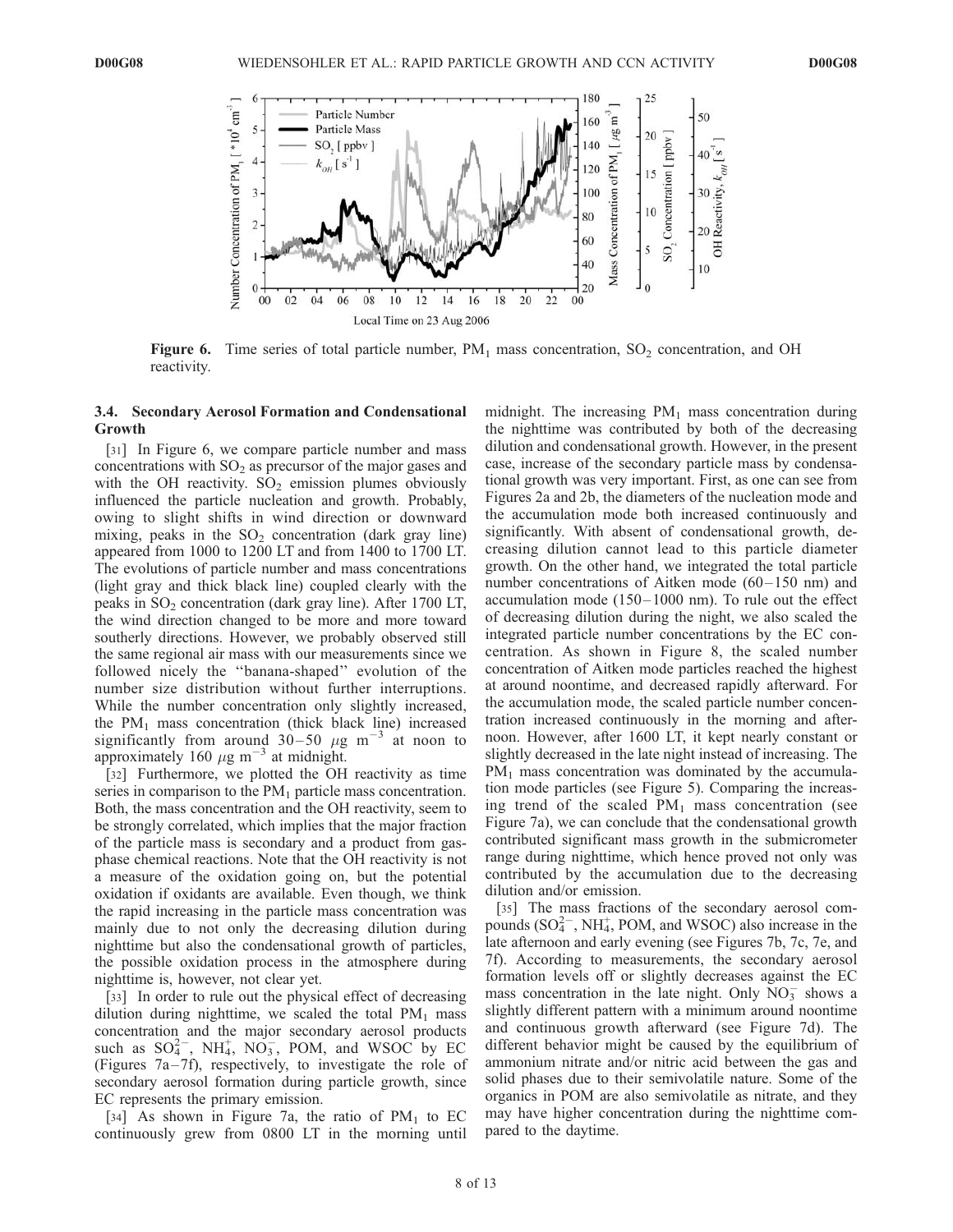

**Figure 7.** Time series of (a)  $PM_1$  mass concentration derived from TDMPS number size distribution, (b)  $SO_4^{2-}$ , (c) NH<sub>4</sub>, (d) NO<sub>3</sub>, (e) POM, and (f) WSOC, scaled by EC concentration to indicate the secondary formation. Dark gray lines present the three-point adjacent average. Light gray arrows illustrate trends.

[36] By comparing the scaled mass concentration of  $SO_4^{2-}$ by EC with the mass ratio between the chemically and physically determined PM<sup>1</sup> mass concentrations, which showing the discrepancy of these two methods, we found that they followed each other nicely (see Figure 5). Therefore, one possible reason why the scaled  $PM_1$  mass concentration determined from TDMPS increased during the night whereas the scaled concentrations of those important chemically determined secondary particle compounds, such as  $SO_4^{2-}$ , NH<sub>4</sub>, and WSOC, slightly decreased or kept the same concentration level might be the different definitions of the physically and chemically determined  $PM_1$  and the sampling issues of OC/EC online, WSOC, and AMS measurements as already discussed before.

[37] According to the ratio of  $SO_4^{2-}$ , NH<sub>4</sub>, POM, and WSOC to EC (see Figure 7), the sum of  $(SO<sub>4</sub><sup>2</sup>/EC)$ and (NH<sub>4</sub>/EC) is nearly twice of the ratio between POM and EC. This may indicate that at the polluted regional site near Beijing in northeastern China, secondary sulfate and POM both significantly contribute to the particle growth. Secondary sulfate may play a more important role, especially during the daytime and heavily polluted periods [*Takegawa et al.*, 2009a].

[38] Another indicator of condensational growth is the mass fraction of volatile aerosol material. In Figure 9, a time series of this mass fraction is plotted for five different particles sizes (100, 150, 200, 260, and 320 nm) investigated by the VTDMA. In the morning after the breakup of the nocturnal inversion layer, the volatile mass fraction drops significantly indicating a stronger influence of non-



Figure 8. Time series of integrated particle number concentrations of Aitken mode  $(60-150 \text{ nm})$  and accumulation mode  $(150-1000 \text{ nm})$ , scaled by EC concentration to rule out the effect of decreasing dilution during nighttime. Light gray arrows illustrate trends.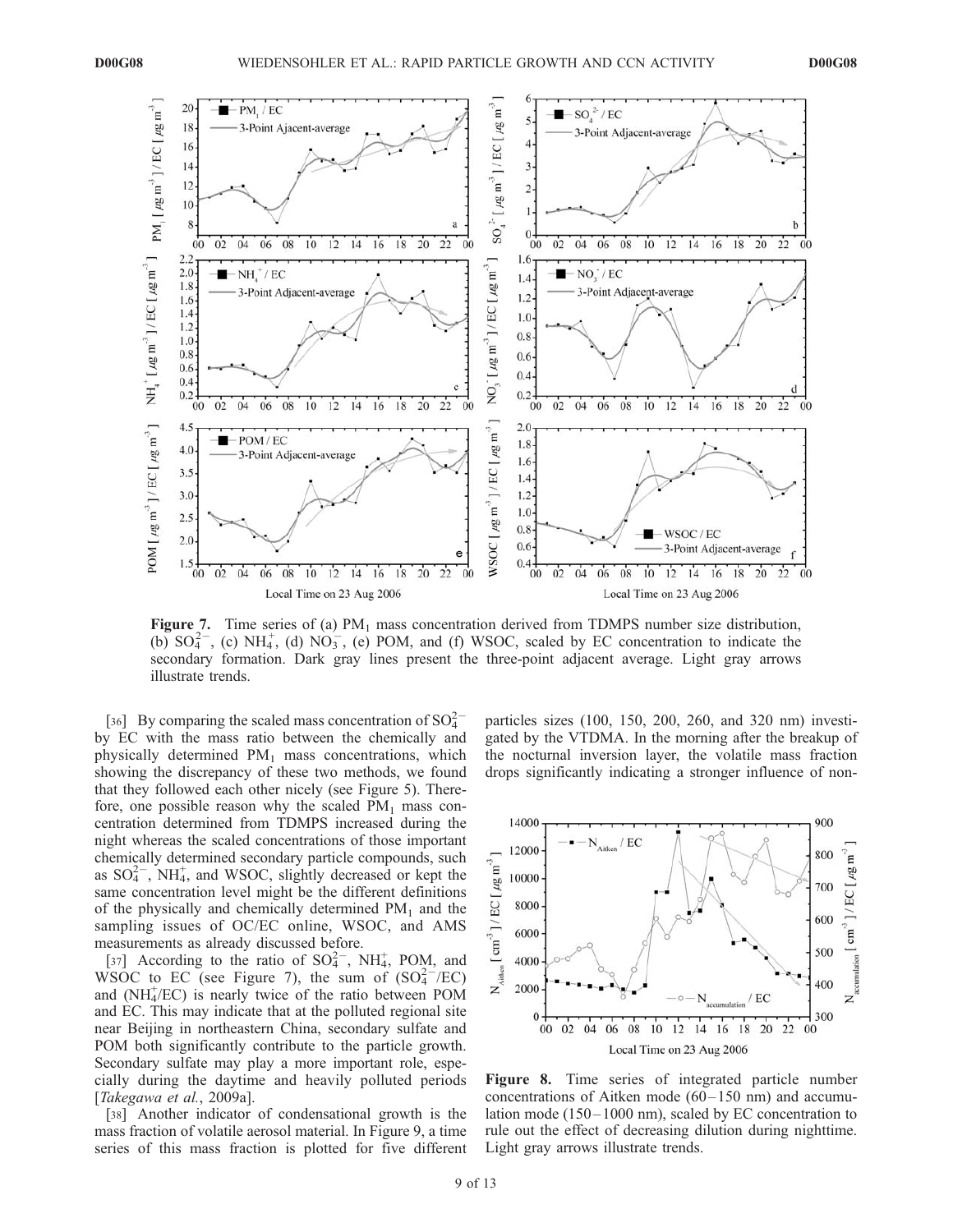

Figure 9. Time series of the size-resolved volatile volume fraction determined from the VTDMA measurements. Here the open triangles, black triangles, gray diamonds, open circles, and gray stars represents 100-, 150-, 200-, 260-, and 320-nm particles, respectively.

volatile particles (probably soot in this size range). Afterward, the volatile mass fraction increases significantly for all particle sizes, however especially for 100 and 150 nm particles, indicating the condensational growth of secondary aerosol material. In the evening, the mass fraction of volatile material slightly decreased again owing to a reduced sec-

ondary aerosol formation compared to the direct emission of nonvolatile material such as soot.

[39] We can conclude that secondary aerosol production was the major source for the particle growth of nucleated particle into the size range of possible CCN. Especially,  $SO_4^{2-}$ , NH<sub>4</sub>, and POM contributed to the growth by secondary aerosol production.

#### 3.5. Cloud Condensation Nuclei

[40] Figure 10 illustrates the evolution of the number size distribution of aerosol particles (CN, Figure 10a) and cloud condensation nuclei measured at different water vapor supersaturation levels (CCN, Figures  $10b-10d$ ) from the nucleation event in the late morning until the end of the day.

[41] After the nucleation event in the morning (until  $\sim$ 1200 LT), only preexisting accumulation mode particles acted as CCN because the newly formed particles were still too small (open gray squares). The situation changed after midday, when the newly formed particles grew into the CCN size range while the CCN accumulation mode increased in size and number (solid gray squares). These trends continued through the evening (open black circles) and night (solid black circles).

[42] At low supersaturation  $(S = 0.07\%$ , Figure 10b), the shape of the CCN size distribution with a single mode at  $\sim$ 200 nm remained practically the same throughout the day, while the peak height increased continuously with the growth of the accumulation mode in the particle number size distribution (see Figure 10a).

[43] At medium supersaturation  $(S = 0.46\%, \text{ Figure } 10c)$ , the CCN size distribution in the morning was nearly



Figure 10. Evolution of (a) the particle number size distribution measured by TDMPS, and CCN number size distributions at selected water vapor supersaturation levels: (b) 0.07%, (c) 0.46%, and (d) 0.86% from about 1000 LT to midnight. Light gray arrows illustrate the diameter growth of different particle modes.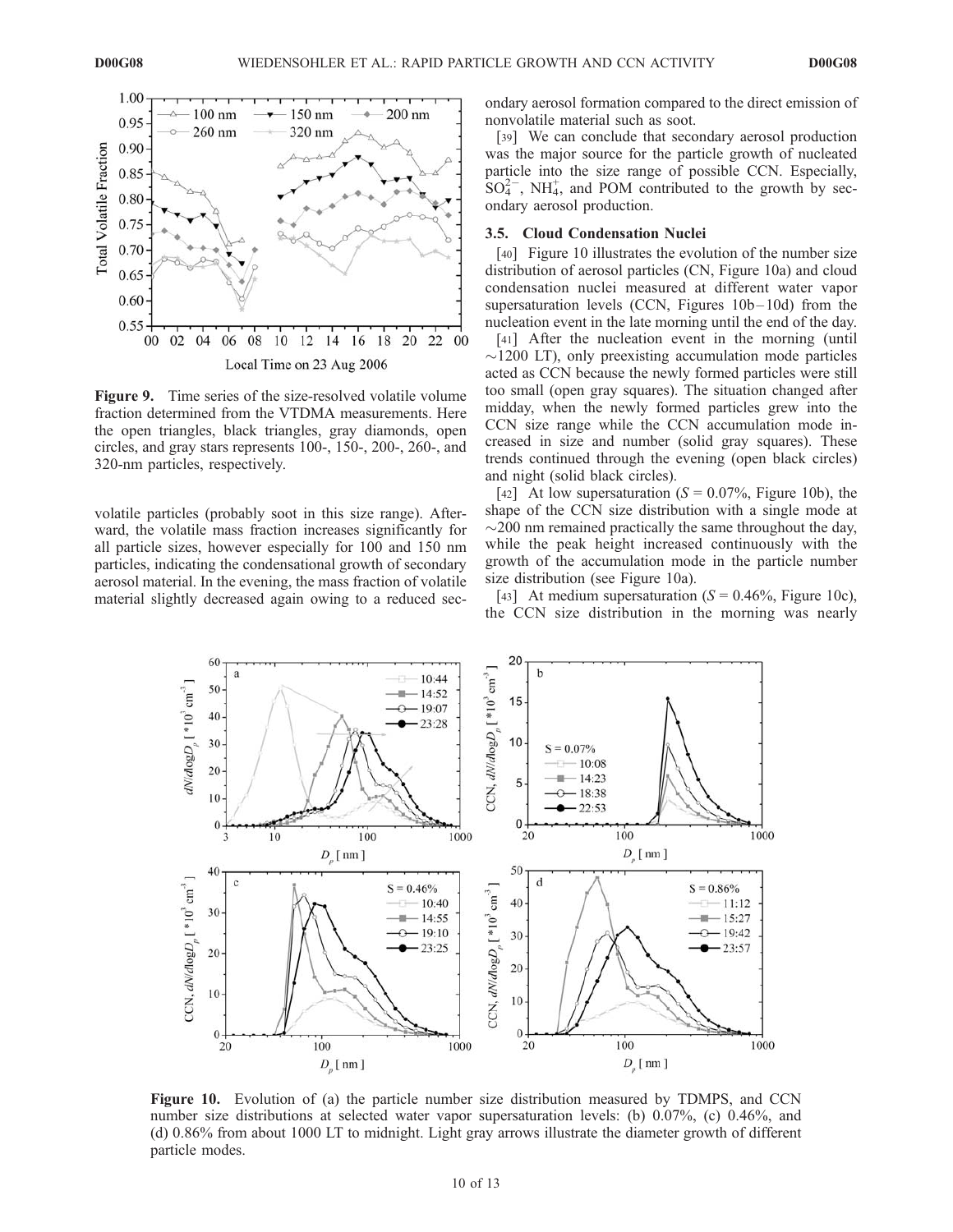

Figure 11. Time series of the total CCN concentration measured from selected supersaturations (0.07%, 0.26%, 0.46%, and 0.86%).

identical to the accumulation mode of the CN size distribution with a mode diameter of 120 nm (see Figure 12d later in this section). In the course of the day, the CCN accumulation mode grew both in height and diameter (up to  $\sim$ 200 nm) and a second CCN mode appeared at smaller diameters  $(\sim 60 - 100 \text{ nm})$ . The second CCN mode corresponded to the grown nucleation mode of the number size distribution, and the number of CCN in this mode was comparable to the number of CCN in the accumulation mode.

[44] At high supersaturation  $(S = 0.86\%, \text{ Figure 10d})$ , the CCN size distribution in the morning was dominated by the number concentration in the accumulation mode, but already exhibited a shoulder at  $\sim$  45 nm, which corresponded to the right side of the fresh nucleation mode. Throughout the rest of the day, the small CCN mode that corresponded to the growing nucleation mode ( $\sim 60-100$  nm) dominated the CCN size distribution, and the number of CCN in this mode was by a factor of  $2-3$  larger than in the accumulation mode. To our knowledge, this is the first observation of a CCN size distribution, which is not dominated by the accumulation mode but by a growing nucleation mode. However, this might also be due to the fact that there still are very little data on size-resolved CCN properties.

[45] Figure 11 shows the time series of the integral CCN number concentration (*N<sub>CCN*</sub>) at different supersaturations. Owing to the air mass change, *N<sub>CCN</sub>* generally decreased in the early morning prior to the nucleation event (by a factor of  $2-3$  from 0700 to 1000 LT). After the nucleation event, *N<sub>CCN</sub>* increased at different rates for different supersaturations.

[46] At low supersaturation  $(S = 0.07\%)$ ,  $N_{CCN}$  increased exponentially over  $\sim$ 13 h from a minimum value of 700  $\text{cm}^{-3}$  up to 4000  $\text{cm}^{-3}$ . At medium and high supersaturation ( $S = 0.26 - 0.86\%$ ), however,  $N_{CCN}$  increased very rapidly over  $\sim$  6 h during the afternoon, and remained nearly constant during the evening  $(13,000-19,000 \text{ cm}^{-3})$ , respectively).

[47] By the end of the day, the relative increase of  $N_{CCN}$ at high supersaturation  $(S = 0.86\%, +200\%$  relative to

1000 LT; +100% relative to 0000 LT) was significantly lower than at low supersaturation  $(S = 0.07\%, +400\%)$ relative to 1000 LT; +300% relative to 0000 LT). On Jeju Island, Korea, *Kuwata et al.* [2008] measured recently after a nucleation event CCN number concentration up to 7,000 cm-3 for a supersaturation of 0.97%. In any case, the CCN concentrations measured at the end of 23 August 2006 were among the highest ever observed [*Andreae*, 2008; *Andreae and Rosenfeld*, 2008]. Higher concentrations were only measured near Guangzhou, China, during the PRIDE-PRD2006 campaign [*Rose et al.*, 2008b]. It seems to be that particle nucleation events are important for the formation of CCN in this region.

[48] Figure 12 shows the time series of the effective hygroscopicity parameter  $\kappa$  as derived from the measured CCN efficiency spectra.  $\kappa$  describes the influence of chemical composition on the CCN activity of aerosol particles, i.e., on their ability to absorb water vapor and act as CCN. It relates the dry diameter of aerosol particles to the so-called critical water vapor supersaturation, i.e., the minimum supersaturation required for cloud droplet formation [Petters and Kreidenweis, 2007; Pöschl et al., 2009].

[49] According to measurements and thermodynamic models (Köhler theory),  $\kappa$  is  $\sim$ 0 for insoluble materials like soot,  $\sim 0.1$  for (secondary) organic aerosols and biomass burning aerosols,  $\sim 0.6$  for ammonium sulfate and nitrate, and  $\sim$ 1 for sodium chloride and sea spray aerosols. The effective hygroscopicity of mixed aerosols can be approximated by a linear combination of the kappa values of the individual chemical components weighted by the volume or mass fractions, respectively [*Andreae and Rosenfeld*, 2008; *Kreidenweis et al.*, 2009; *Po¨schl et al.*, 2009]. On average, continental and marine aerosols tend to cluster into relatively narrow ranges of effective hygroscopicity (continental  $\kappa = 0.3 \pm 0.1$ ; marine  $\kappa = 0.7 \pm 0.2$ ) [*Andreae and Rosenfeld*, 2008; *Rose et al.*, 2008b].



**Figure 12.** Time series of the hygroscopicity parameter  $\kappa$ measured for selected supersaturations (0.07%, 0.26%, 0.46%, and 0.86%). The values in brackets are the activation diameters measured on average on 23 August 2006 at the respective supersaturations. They indicate the size range for which  $\kappa$  is representative.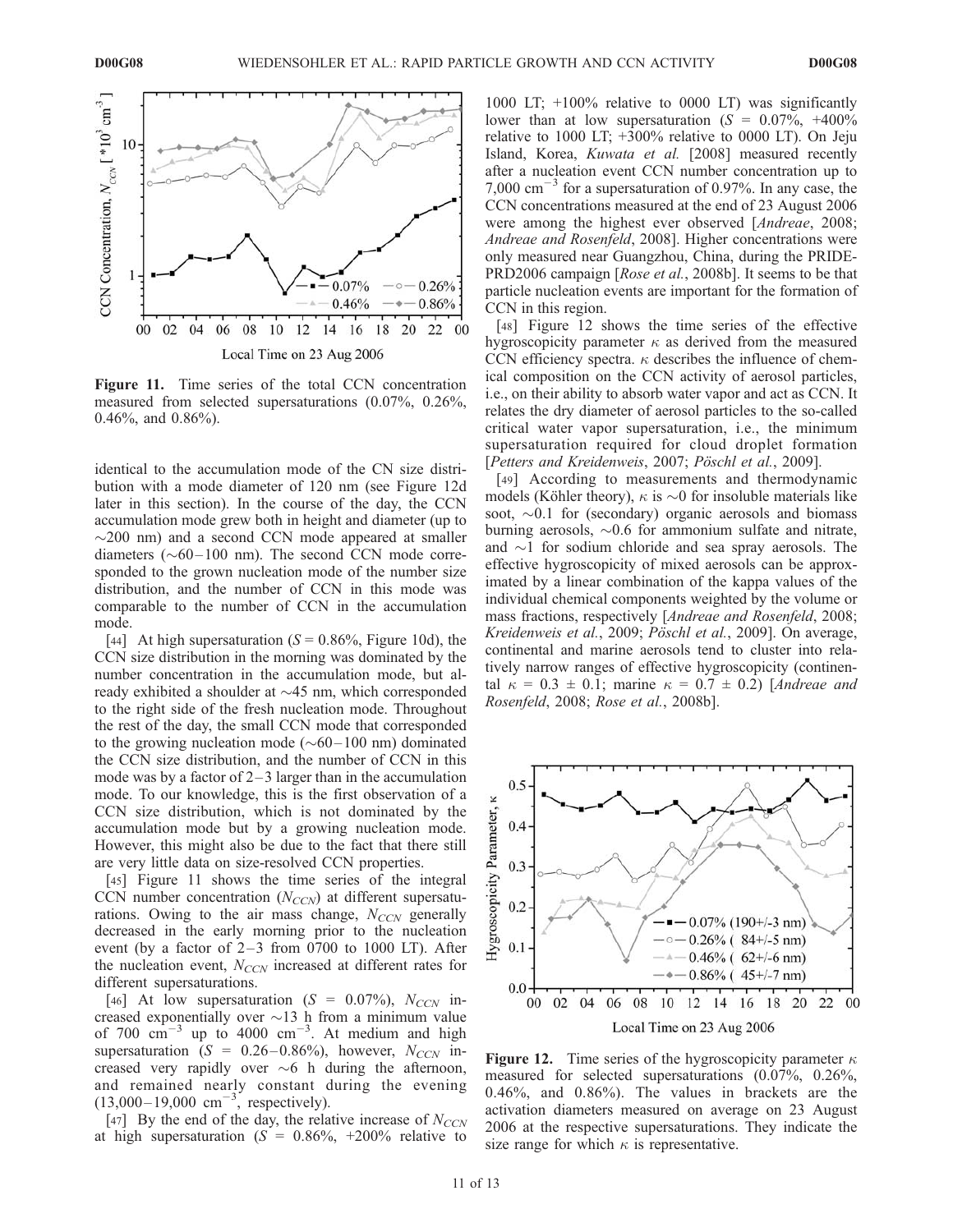[50] At low supersaturation and large diameters  $(S =$ 0.07%,  $\sim$ 190 nm),  $\kappa$  remained nearly constant at an average level of  $\sim 0.45$ , which indicates a large proportion of hygroscopic particle components (>50% ammonium sulfate and nitrate). At higher supersaturations corresponding to smaller particle sizes (0.26–0.86%, 40–90 nm), however,  $\kappa$ was much lower in the early morning before the nucleation event  $(\sim 0.1 - 0.3)$ , which indicates a large proportion of particle components with low hygroscopicity  $(\geq 50\%$  organics and soot). During nucleation and growth, the  $\kappa$  values for the particles in the size range of 40– 90 nm increased to a similar level as observed for the  $\sim$ 190 nm particles  $(\sim 0.35 - 0.5)$ , but in the evening  $\kappa$  decreased again. Both the rate and the extent of the midday increase and evening decrease of  $\kappa$  were highest for the smallest particles.

[51] The observed changes in the CCN properties are consistent with the AMS measurement data. Around midday and in the early afternoon, the observed increases of  $\kappa$ and *NCCN* were accompanied by a steep increase of particulate sulfate and a much less pronounced increase of POM. In the late afternoon and evening, however, the increase of POM was much more pronounced, which may be due to enhanced condensation of semivolatile SOA components.

#### 4. Conclusion

[52] The presented case study is typical for new particle formation events in the highly polluted region around Beijing, when clean air is advected or mixed from aloft in the morning after the breakup of the nocturnal inversion layer. The observed evolution of particle number size distribution (banana-shaped contour in time series plot) indicates particle nucleation and growth on a regional scale within one air mass. Owing to concurrent high precursor gas emissions, secondary aerosol mass was produced continuously; the major components were sulfate, ammonium, and organic matter.

[53] Owing to continued high growth rates of particle mass and number mode diameter ( $\sim$ 13  $\mu$ g m<sup>-3</sup> and 6 nm per hour, respectively), the aerosol nucleation mode grew very quickly into the size range of cloud condensation nuclei. Consequently, the CCN size distribution was dominated by the growing nucleation mode (up to 80% of the total CCN concentration) and not as usual by the accumulation mode, which, to our knowledge, has not been observed before.

[54] For medium and high water vapor supersaturations  $(0.26 - 0.86\%)$ , the CCN number concentrations increased very rapidly, and only six hours after the nucleation event they reached maximum values of  $13,000-19,000$  cm<sup>-3</sup>, which are among the highest CCN number concentrations ever observed. At low supersaturation (0.07%),  $N_{CCN}$ exhibited a steady exponential increase from  $700 \text{ cm}^{-3}$  in the morning to  $\sim 4000 \text{ cm}^{-3}$  at the end of the day.

[55] For large particles ( $\sim$ 190 nm), the effective hygroscopicity parameter  $\kappa$  remained nearly constant at an average level of  $\sim 0.45$ . For smaller particles (40–90 nm),  $\kappa$  was initially much lower ( $\sim$ 0.1–0.3); after nucleation and growth it increased to a similar level as observed for the  $\sim$ 190-nm particles ( $\sim$ 0.35–0.5), but in the evening it decreased again.

[56] This result is consistent with AMS measurement data of aerosol chemical composition. Around midday and in the early afternoon, the observed increase of  $\kappa$  and  $N_{CCN}$  were accompanied by a steep increase of particulate sulfate and a much less pronounced increase of POM. In the late afternoon and evening, the increase of POM was however much more pronounced, which may be due to enhanced condensation of semivolatile SOA components.

[57] Acknowledgments. This work as part of CAREBeijing-2006 (Campaigns of Air Quality Research in Beijing 2006) were mainly supported by Beijing Council of Science and Technology (HB200504-6 and  $HB200504-2$ ). The authors wish to extend their gratitude to all participants for their good humor, enthusiasm, and openness to collaboration in the field measurements at the Yufa site and in the data evaluation. S.S.G., D.R., H.S., and U. P. thank M.O. Andreae and the Max Planck Society for support.

#### References

- Achtert, P., W. Birmili, A. Nowak, B. Wehner, A. Wiedensohler, N. Takegawa, Y. Kondo, Y. Miyazaki, M. Hu, and T. Zhu (2009), Hygroscopic growth of tropospheric particle number size distributions over the North China Plain, *J. Geophys. Res.*, doi:10.1029/2008JD010921, in press.
- Andreae, M. O. (2008), Correlation between cloud condensation nuclei concentration and aerosol optical thickness in remote and polluted regions, *Atmos. Chem. Phys. Discuss.*, *8*, 11,293 – 11,320.
- Andreae, M. O., and D. Rosenfeld (2008), Aerosol-cloud-precipitation interactions. Part 1. The nature and sources of cloud-active aerosols, *Earth Sci. Rev.*, *89*, 13 – 41, doi:10.1016/j.earscirev.2008.03.001.
- Birmili, W., F. Stratmann, and A. Wiedensohler (1999), Design of a DMA-based size spectrometer for a large particle size range and stable operation, *J. Aerosol Sci.*, *30*, 549 – 553, doi:10.1016/S0021- 8502(98)00047-0.
- Burtscher, H., et al. (2001), Separation of volatile and non-volatile aerosol fractions by thermodesorption: Instrumental development and applications, *J. Aerosol Sci.*, *3 2*, 427 – 442, doi:10.1016/S0021- 8502(00)00089-6.
- Cheng, Y. F., et al. (2009), Influence of soot mixing state on aerosol light absorption and single scattering albedo during air mass aging at a polluted regional site in northeastern China, *J. Geophys. Res.*, doi:10.1029/ 2008JD010883, in press.
- Frank, G. P., U. Dusek, and M. O. Andreae (2006), Technical note: A method for measuring size-resolved CCN in the atmosphere, *Atmos. Chem. Phys. Discuss.*, *6*, 4879 – 4895.
- Frey, A., D. Rose, B. Wehner, T. Müller, Y. Cheng, A. Wiedensohler, and A. Virkkula (2008), Application of the Volatility-TDMA technique to determine the number size distribution and mass concentration of less volatile particles, *Aerosol Sci. Technol.*, *42*, 817 – 828, doi:10.1080/ 02786820802339595.
- Garland, R. M., et al. (2009), Aerosol optical properties observed during CAREBeijing-2006: Characteristic differences between the inflow and outflow of Beijing city air, *J. Geophys. Res.*, *114*, D00G04, doi:10.1029/2008JD010780.
- Jayne, J. T., D. C. Leard, X. Zhang, P. Davidovits, K. A. Smith, C. E. Kolb, and D. R. Worsnop (2000), Development of an aerosol mass spectrometer for size and composition analysis of submicron particles, *Aerosol Sci. Technol.*, *33*, 49 – 70, doi:10.1080/027868200410840.
- Kaiser, D. P. (1998), Analysis of total cloud amount over China, 1951 1994, *Geophys. Res. Lett.*, *25*(19), 3599 – 3602, doi:10.1029/98GL52784.
- Kaiser, D. P. (2000), Decreasing cloudiness over China: An updated analysis examining additional variables, *Geophys. Res. Lett.*, *27*(15), 2193 – 2196, doi:10.1029/2000GL011358.
- Kondo, Y., et al. (2006), Temporal variations of elemental carbon in Tokyo, *J. Geophys. Res.*, *111*, D12205, doi:10.1029/2005JD006257.
- Kondo, Y., Y. Miyazaki, N. Takegawa, T. Miyakawa, R. J. Weber, J. L. Jimenez, Q. Zhang, and D. R. Worsnop (2007), Oxygenated and watersoluble organic aerosols in Tokyo, *J. Geophys. Res.*, *112*, D01203, doi:10.1029/2006JD007056.
- Kreidenweis, S. M., M. D. Petters, and P. Y. Chuang (2009), Cloud particle precursors, in *Perturbed Clouds in the Climate System: Their Relationship to Energy Balance, Atmospheric Dynamics and Precipitation*, *Strungmann Forum Rep.*, vol. 2, edited by J. Heintzenberg and R. J. Charlson, MIT Press, Cambridge, Mass., in press.
- Kuwata, M., Y. Kondo, Y. Miyazaki, Y. Komazaki, J. H. Kim, S. S. Yun, H. Tanimoto, and H. Matsueda (2008), Cloud condensation nu-